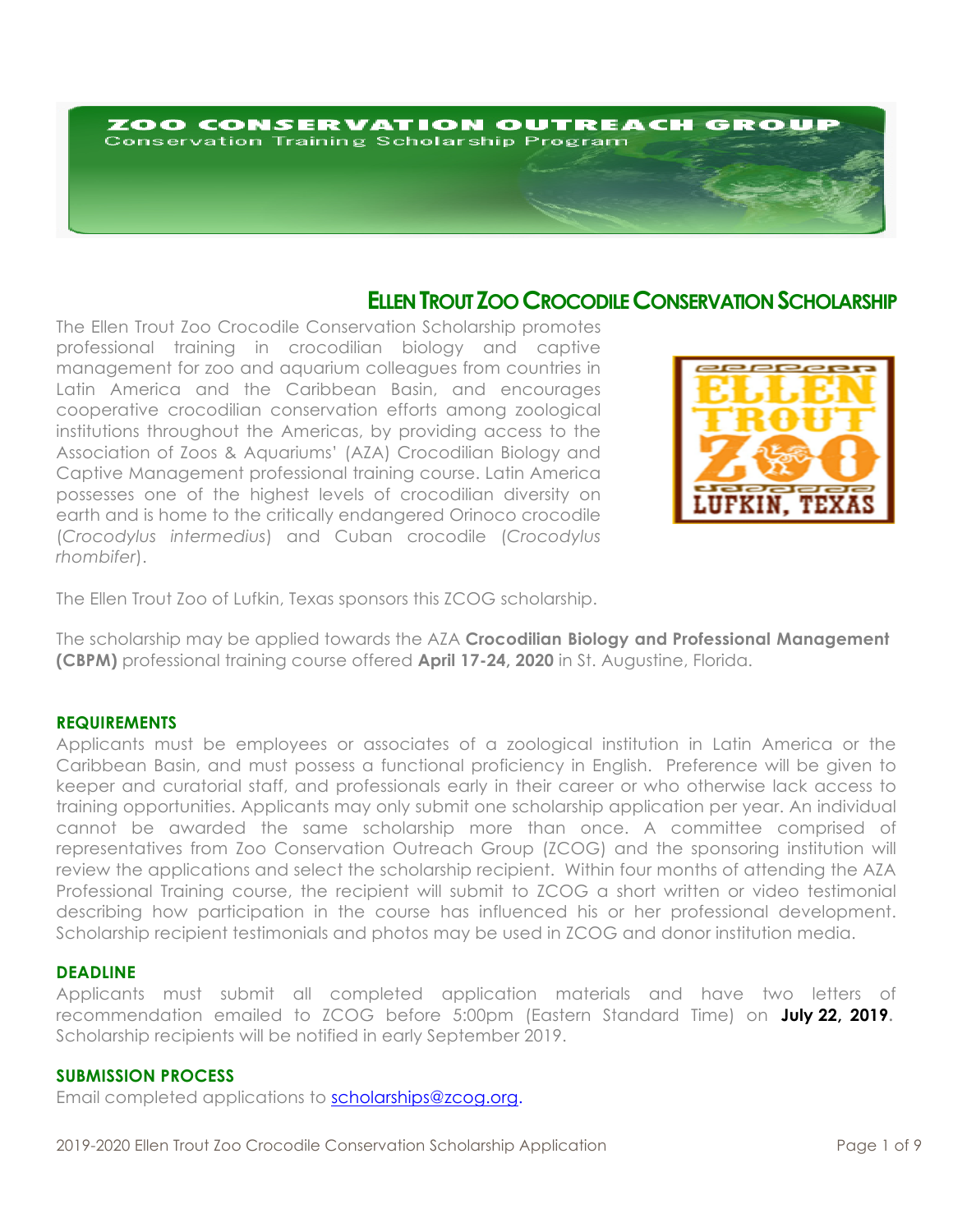# **APPLICATION INSTRUCTIONS**

## **Applications must be written and submitted in English.**

Applications submitted in any language other than English will be disqualified from consideration.

Please use the space provided in the attached application to fill in the following information:

- **I. Contact Information**. Provide your complete name and personal contact information along with information about your current institution, department, and professional title/position.
- **II. Professional Training Course Selection**. This scholarship may only be used to attend the AZA Institutional Records Keeping course.
- **III. Professional Experience**. Provide information about your last three professional positions, beginning with your current job. List your title/position, dates employed, and supervisor's name and title. Briefly describe the main duties performed in each position.
- **IV. Education**. Provide information about post-secondary degrees, including any programs you are currently attending. List the name of the college or university, location of the school, dates attended, degree received, and program specialization or major.
- **V. Professional Training**. List any additional professional training you have received, such as national or international training courses, including previous AZA Professional Training Program courses. Indicate whether you have ever received a ZCOG Conservation Training Scholarship and, if so, the scholarship date and course attended.
- **VI. Professional Involvement**. In this section, provide evidence of how you have contributed to your profession. List activities such as involvement in cooperative efforts with regional associations (e.g. ALPZA, SZB, AZCARM, ACOPAZOA etc.) and AZA member institutions, attendance at professional conferences, workshops and seminars (including date of attendance), membership in professional organizations, service on committees (including dates of service), publication of articles or papers (including titles and dates of publication), and professional honors received. *Note: the absolute extent of your experience is not as important as your ability to clearly demonstrate the significance of your involvement at this stage in your career.*
- **VII. Reasons for Attending This Course**. The short essay questions in this section ask you to describe how your participation in the chosen AZA Professional Development Training Program course will contribute to your professional development goals and benefit your current institution. Your responses should clearly and succinctly address each question in this section.

**1. Describe how participation in this course will help you achieve your professional goals as they relate to animal collection management and conservation.** *The strongest responses are those in which the applicant's own professional goals are clearly stated and directly linked to the specific course objectives*. Since preference is given to professionals early in their career, or who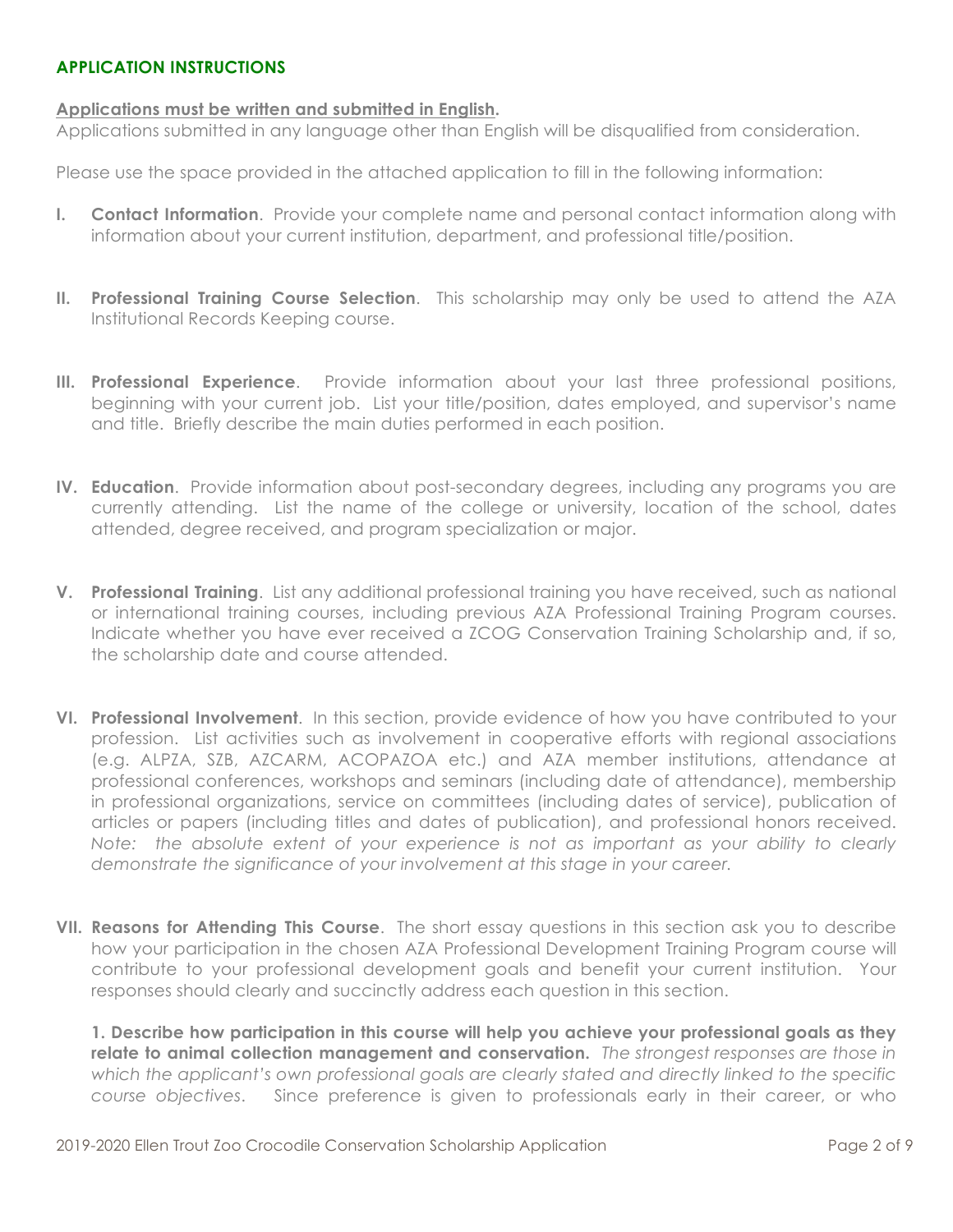otherwise lack access to training opportunities, indicate if the course provides a unique opportunity for training. If you have had opportunities to attend other training programs, indicate how the current course will add something new to your professional development. *The strongest responses are also those that demonstrate that the training opportunity is likely to have a major impact on the applicant's professional development*.

**2. Explain how participation in this course will improve your institution's animal records keeping and management programs.** The strongest responses are those in which the applicant *clearly states how the skills gained through course participation will be applied to his or her institution's programs*, and also those that demonstrate that the *training opportunity is likely to have a major impact on the applicant's institutional programing*.

**3. Describe a recent experience or accomplishment that demonstrates your commitment to zoobased conservation**. Provide a clear example of a recent experience or accomplishment and describe how that experience demonstrates your commitment to conservation.

- **VIII. Letters of Recommendation**. List the names, institutions, titles, and contact information for both individuals writing your letters of recommendation.
- **IX. Signature**. Make sure that you sign and date the application before submission!

# **QUESTIONS**

Contact Zoo Conservation Outreach Group (ZCOG) at scholarships@zcog.org.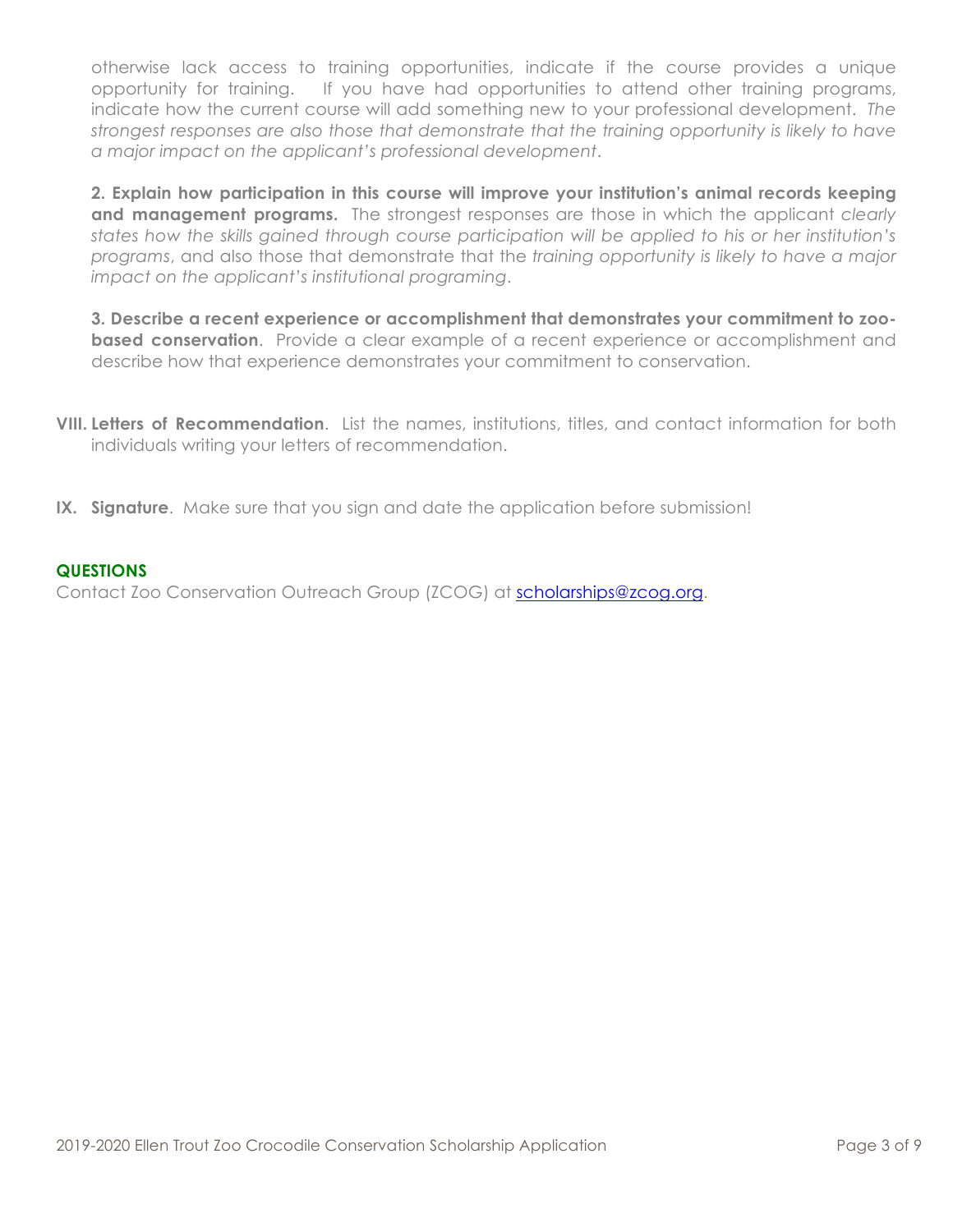# **Zoo Conservation Outreach Group**



# **CONSERVATION TRAINING SCHOLARSHIP PROGRAM: APPLICATION**

# **I. CONTACT INFORMATION**

# **II. PROFESSIONAL TRAINING COURSE SELECTION**

This scholarship is for participation in the AZA **Crocodilian Biology and Professional Management** training course offered **April 17-24, 2020** in St. Augustine, Florida: **https://www.aza.org/crocodilian-biology-and-professional-management**

If you do not receive the scholarship and plan to take the course anyway, please note this does not represent a reserved space in an AZA course.

# **III. PROFESSIONAL EXPERIENCE**

**(Begin with most current)**

Current Title: Dates Employed (MM/YYYY): \_\_\_\_\_\_\_\_\_\_- \_\_\_\_\_\_\_\_\_\_ Name of your immediate supervisor: Supervisor's Title:

Briefly describe the main duties of your present position (500 character maximum):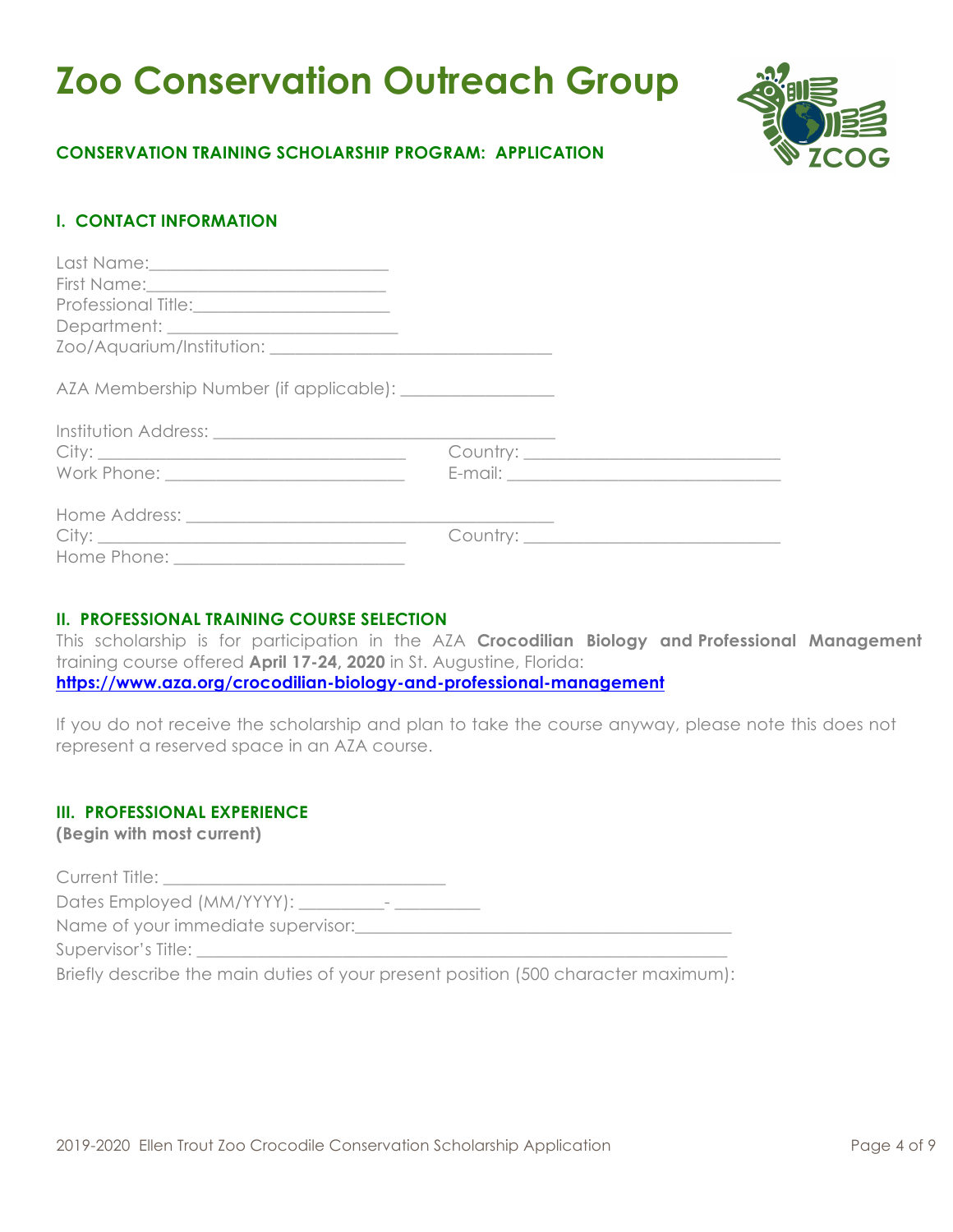| Former Title: |  |
|---------------|--|
|               |  |

Institution: \_\_\_\_\_\_\_\_\_\_\_\_\_\_\_\_\_\_\_\_\_\_\_\_\_\_\_\_\_\_\_\_\_\_\_\_\_\_\_\_\_\_\_\_\_\_\_\_\_\_\_\_\_\_\_\_\_\_\_\_\_\_\_\_\_\_\_\_

Dates Employed (MM/YYYY): \_\_\_\_\_\_\_\_\_ - \_\_\_\_\_\_\_\_\_\_\_

Briefly describe the main duties of your present position (500 character maximum):

 $F_{\rm eff}$  and  $F_{\rm eff}$  are the set of the set of the set of the set of the set of the set of the set of the set of the set of the set of the set of the set of the set of the set of the set of the set of the set of the set

Former Title: \_\_\_\_\_\_\_\_\_\_\_\_\_\_\_\_\_\_\_\_\_\_\_\_\_\_\_\_\_\_\_\_\_\_\_\_\_\_\_\_\_\_\_\_\_\_\_\_\_\_\_\_\_\_\_\_\_\_\_\_\_\_\_\_\_\_\_ Institution:

Dates at Institution (MM/YYYY): \_\_\_\_\_\_\_\_\_\_\_ - \_\_\_\_\_\_\_\_\_\_\_\_

Briefly describe the main duties of your present position (500 character maximum):

# **IV. EDUCATION**

**(Begin with most current)**

| Dates Attended (MM/YYYY): __________- - ______________ |
|--------------------------------------------------------|
|                                                        |
|                                                        |
|                                                        |
|                                                        |
|                                                        |
| Dates Attended (MM/YYYY): __________- - __________     |
|                                                        |
|                                                        |
|                                                        |
|                                                        |
|                                                        |
| Dates Attended (MM/YYYY): __________- - ____________   |
|                                                        |
|                                                        |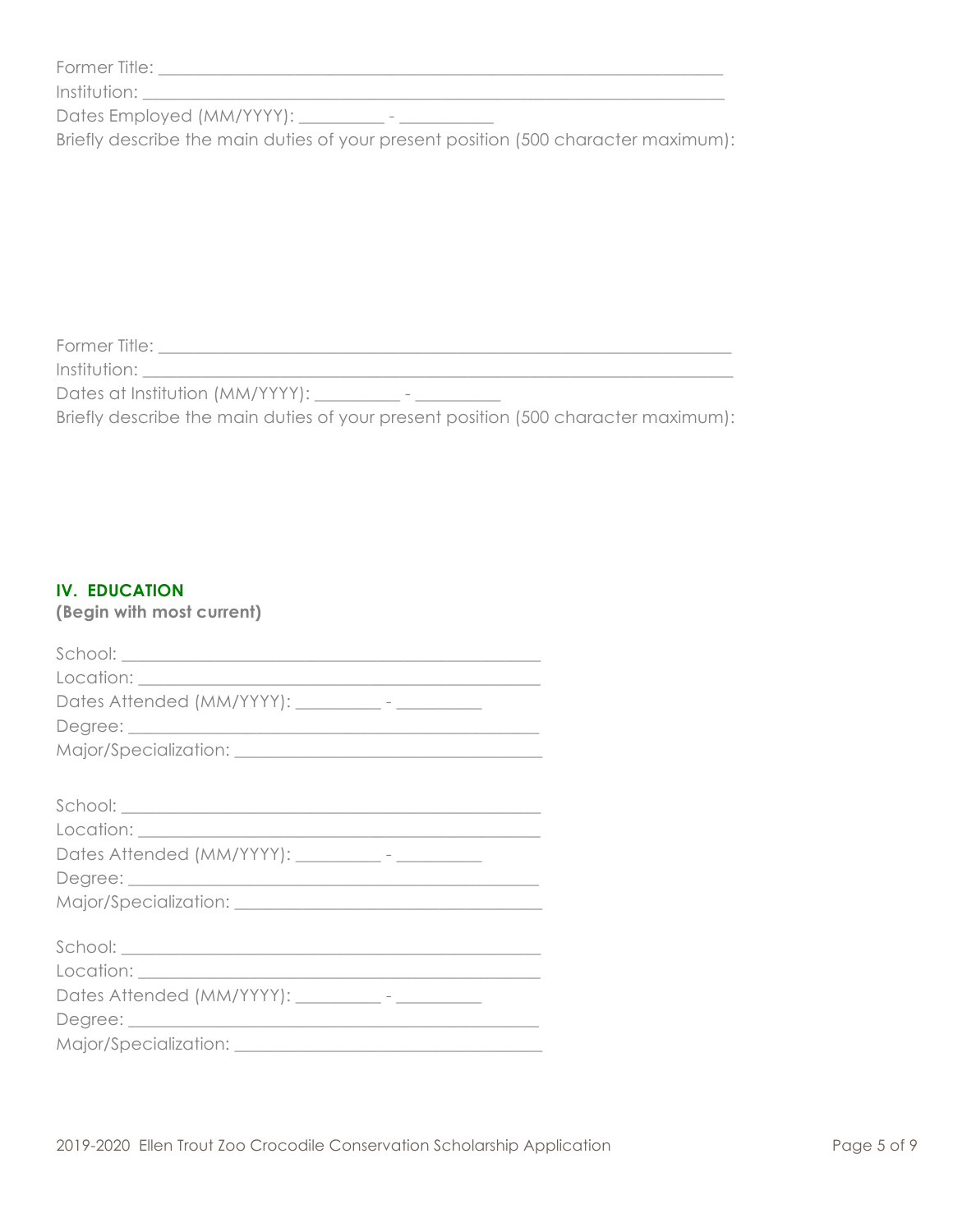# **V. PROFESSIONAL TRAINING**

1. Have you ever received a ZCOG Conservation Training Scholarship?

| ES<br>Υ |  |
|---------|--|
| ١       |  |

If yes, please list date of scholarship and course attended:

2. Please list all professional training courses that you have attended nationally or internationally, including AZA professional development training programs:

# **VI. PROFESSIONAL INVOLVEMENT**

To demonstrate your professional involvement, please list the following: *Note: the absolute extent of your experience is not as important as your ability to clearly demonstrate the significance of your involvement at this stage in your career.* 

- Involvement in any cooperative animal collection and management efforts with AZA member institutions or other regional partners (e.g. ALPZA, SZB, AZCARM, ACOPAZOA etc.)
- Conferences, workshops, and seminars attended, including year of attendance
- Professional memberships or affiliations
- Committees on which you have served, including dates of service
- Professional honors you have received
- Articles or papers published, including titles and dates of publication [Maximum 1000 characters]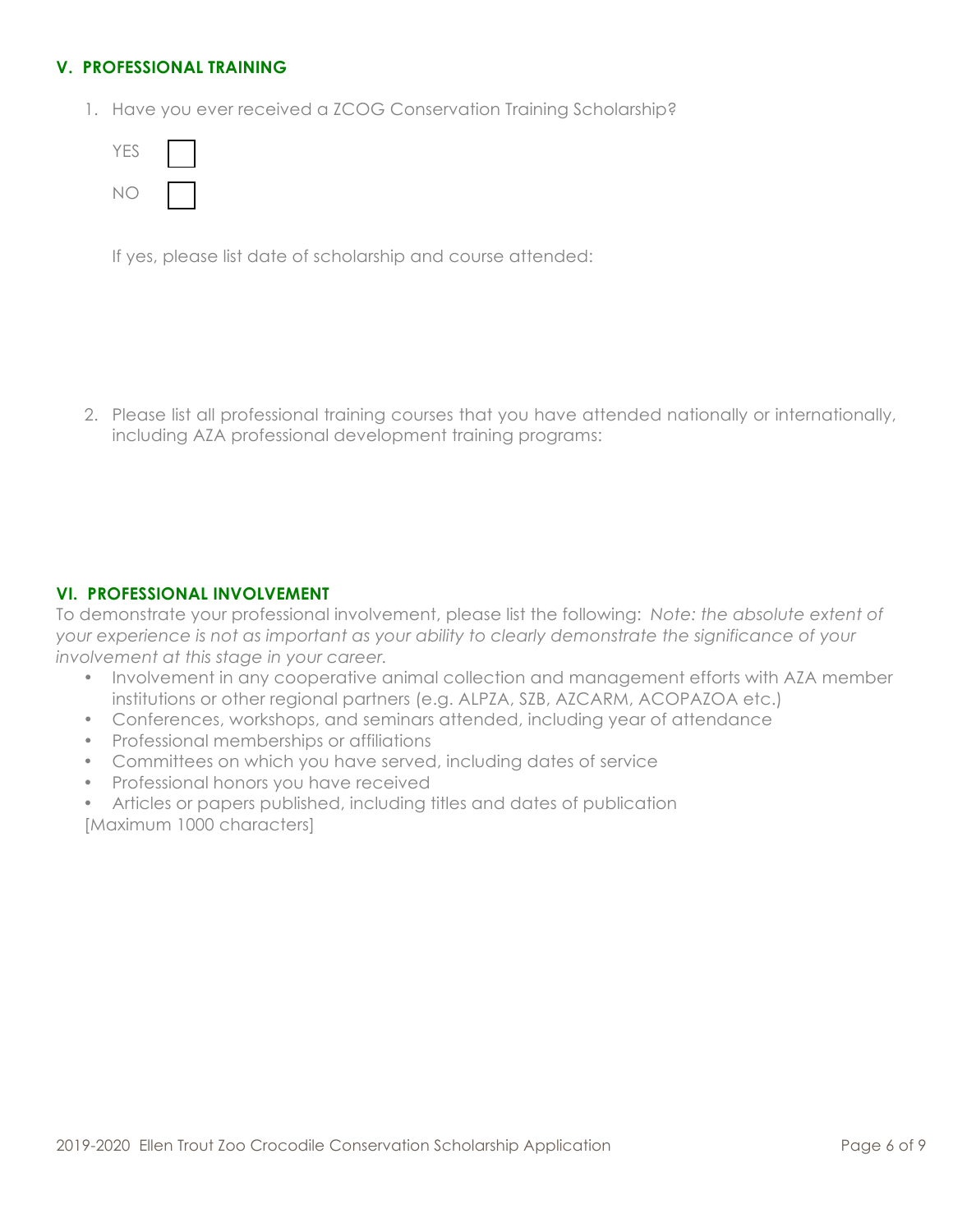# **VII. REASONS FOR ATTENDING THIS COURSE**

1. Describe how participating in this AZA Professional Training program course will help you achieve **your professional goals** as they relate to animal collection management and conservation. [*Note: In this response, focus on how the program will impact your own personal/professional development and goals—there will be space in the next question to discuss impacts to your institution. Since preference will be given to professionals early in their career, or who otherwise lack access to training opportunities, please indicate if this program provides a unique opportunity for training. If you have had the opportunity to attend other training programs, indicate how the current program will add something new to your professional development*.] [Maximum 1500 characters]

2. Explain how your participation in this course will help improve **your institution's** crocodilian husbandry, management, or conservation programs. [Maximum 1500 characters]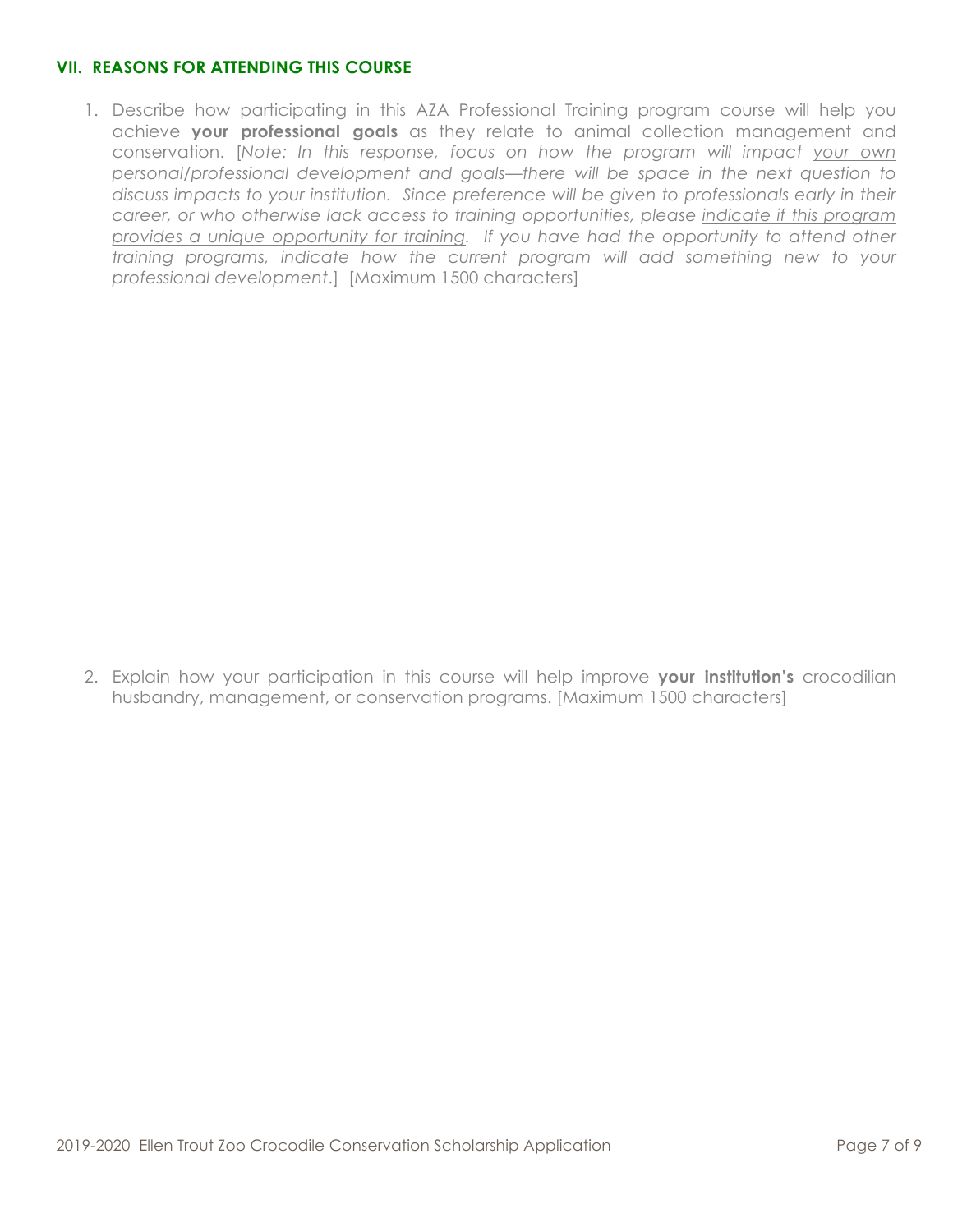3. Describe a recent experience or accomplishment that demonstrates your commitment to crocodilian conservation. [Maximum 2000 characters]